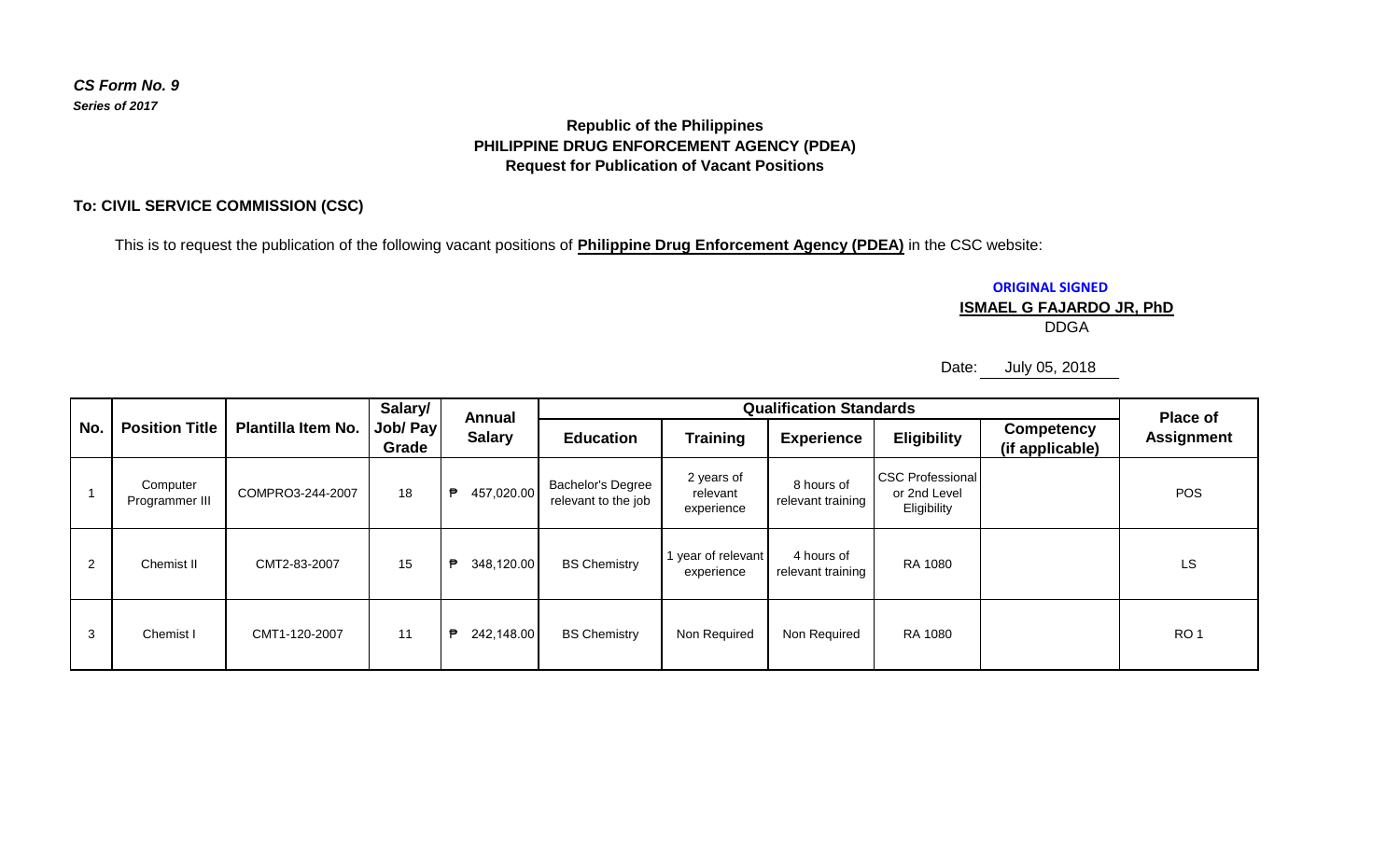| $\overline{4}$ | Chemist I                                  | CMT1-92-2007    | 11             | ₱<br>242,148.00 | <b>BS Chemistry</b>                                                                                                       | Non Required | Non Required | RA 1080                                                 | RO <sub>2</sub> |
|----------------|--------------------------------------------|-----------------|----------------|-----------------|---------------------------------------------------------------------------------------------------------------------------|--------------|--------------|---------------------------------------------------------|-----------------|
| $\sqrt{5}$     | Chemist I                                  | CMT1-103-2007   | 11             | ₱<br>242,148.00 | <b>BS Chemistry</b>                                                                                                       | Non Required | Non Required | RA 1080                                                 | RO <sub>6</sub> |
| 6              | Chemist I                                  | CMT1-130-2007   | 11             | ₱<br>242,148.00 | <b>BS Chemistry</b>                                                                                                       | Non Required | Non Required | RA 1080                                                 | <b>RO12</b>     |
| $\overline{7}$ | Chemist I                                  | CMT1-88-2007    | 11             | ₱<br>242,148.00 | <b>BS Chemistry</b>                                                                                                       | Non Required | Non Required | RA 1080                                                 | ARMM            |
| 8              | Prison Guard II                            | PRISG2-153-2007 | $\overline{7}$ | ₱<br>183,048.00 | Completion of 2<br>years' studies in<br>college or High<br>School Graduate<br>with relevant<br>vocational/trade<br>course | Non Required | Non Required | CSC Sub-<br>Professional or<br>1st Level<br>Eligibility | <b>RO 12</b>    |
| 9              | Administrative Aide<br>VI (Electrician II) | ADA6-44-2007    | $6\phantom{1}$ | ₱<br>172,080.00 | <b>High School</b><br>Graduate or<br>completion of<br>relevant<br>vocational/trade<br>course                              | Non Required | Non Required | CSC MC 10<br>Category II                                | <b>ACAD</b>     |